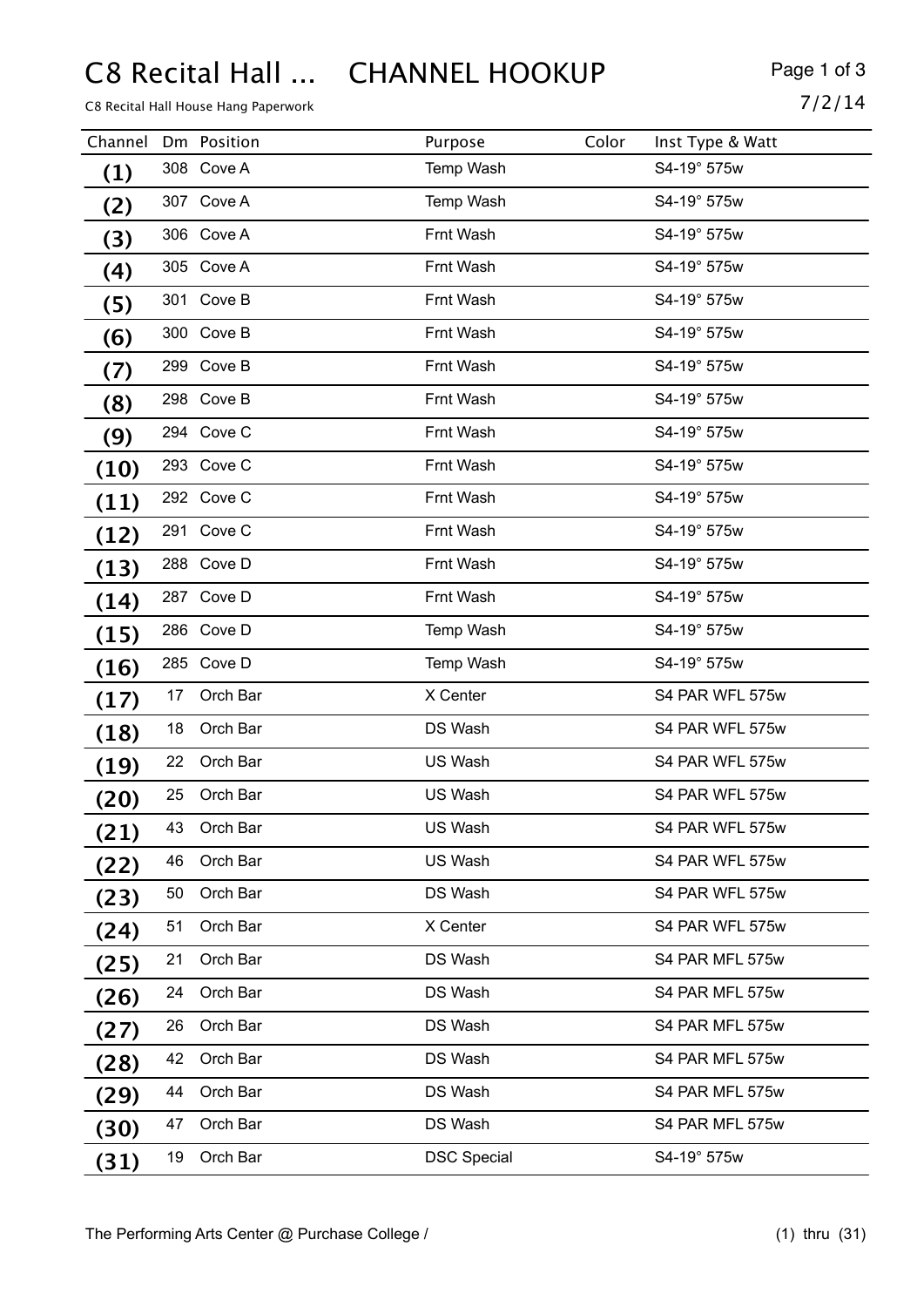C8 Recital Hall ... CHANNEL HOOKUP Page 2 of 3

C8 Recital Hall House Hang Paperwork

| Channel |                    | Dm Position                                                          | Purpose                | Color        | Inst Type & Watt            |
|---------|--------------------|----------------------------------------------------------------------|------------------------|--------------|-----------------------------|
| (32)    | 23                 | Orch Bar                                                             | <b>DSC Special</b>     |              | S4-19° 575w                 |
| (33)    | 41                 | Orch Bar                                                             | <b>DSC Special</b>     |              | S4-19° 575w                 |
| (34)    | 45                 | Orch Bar                                                             | <b>DSC Special</b>     |              | S4-19° 575w                 |
| (35)    | 49                 | Orch Bar                                                             | <b>DSC Special</b>     |              | S4-19° 575w                 |
| (38)    |                    | 34 HR Swallows Nest (uplights)                                       | <b>Fabric Uplights</b> | R89          | Alt 360Q 6x9 750w           |
|         | $\mathbf{u}$       | <u>.</u>                                                             |                        | $\mathbf{u}$ |                             |
|         | 35                 |                                                                      |                        | $\mathbf{u}$ |                             |
|         |                    |                                                                      | $\mathbf{u}$           | $\mathbf{H}$ |                             |
| (39)    |                    | 57 HL Swallows Nest (uplights) Fabric Uplights R89 Alt 360Q 6x9 750w |                        |              |                             |
|         | $\mathbf{u}$       |                                                                      | $\mathbf{u}$           | $\mathbf{u}$ | $\mathbf{u}$                |
|         | 58                 |                                                                      |                        | $\mathbf{u}$ |                             |
|         |                    | $\mathbf{u}$                                                         | $\mathbf{u}$           | $\mathbf{u}$ | $\mathbf{u}$                |
| (40)    | 90                 | 1st Electric                                                         | Shell Gobo X wash      |              | S4-50° 575w                 |
|         | 116                |                                                                      | $\mathbf{u}$           |              |                             |
| (41)    |                    | 94 1st Electric                                                      | Down light             |              | 4/12 T-3 Border light 1.5kw |
|         | 101                |                                                                      | $\mathbf{u}$           |              | $\mathbf{u}$                |
|         | 105                |                                                                      | $\mathbf{u}$           |              |                             |
| (42)    |                    | 95 1st Electric                                                      | Down light             |              | 4/12 T-3 Border light 1.5kw |
|         | 102                |                                                                      | $\mathbf{u}$           |              |                             |
|         | 106                |                                                                      | $\mathbf{u}$           |              |                             |
| (43)    | 96                 | 1st Electric                                                         | Down light             |              | 4/12 T-3 Border light 1.5kw |
|         | 103                | $\pmb{\mathsf{u}}$                                                   |                        |              |                             |
|         | 107                |                                                                      | $\pmb{\mathsf{H}}$     |              | $\mathbf{u}$                |
| (44)    | 97                 | 1st Electric                                                         | Down light             |              | 4/12 T-3 Border light 1.5kw |
|         | 104                |                                                                      |                        |              | $\mathbf{u}$                |
|         | 108                |                                                                      | $\mathbf{u}$           |              |                             |
| (45)    |                    | 120 2nd Electric                                                     | Down light             |              | 3/9 T-3 Border light 1.2kw  |
|         | $\pmb{\mathsf{H}}$ |                                                                      | $\mathbf{H}$           |              | π.                          |
| (46)    |                    | 123 2nd Electric                                                     | Down light             |              | 3/9 T-3 Border light 1.2kw  |
|         |                    |                                                                      | $\mathbf{H}$           |              | $\pmb{\mathsf{u}}$          |
| (47)    |                    | 124 2nd Electric                                                     | Down light             |              | 3/9 T-3 Border light 1.2kw  |
|         |                    | $\pmb{\mathsf{H}}$                                                   | $\pmb{\mathsf{u}}$     |              | $\pmb{\mathfrak{m}}$        |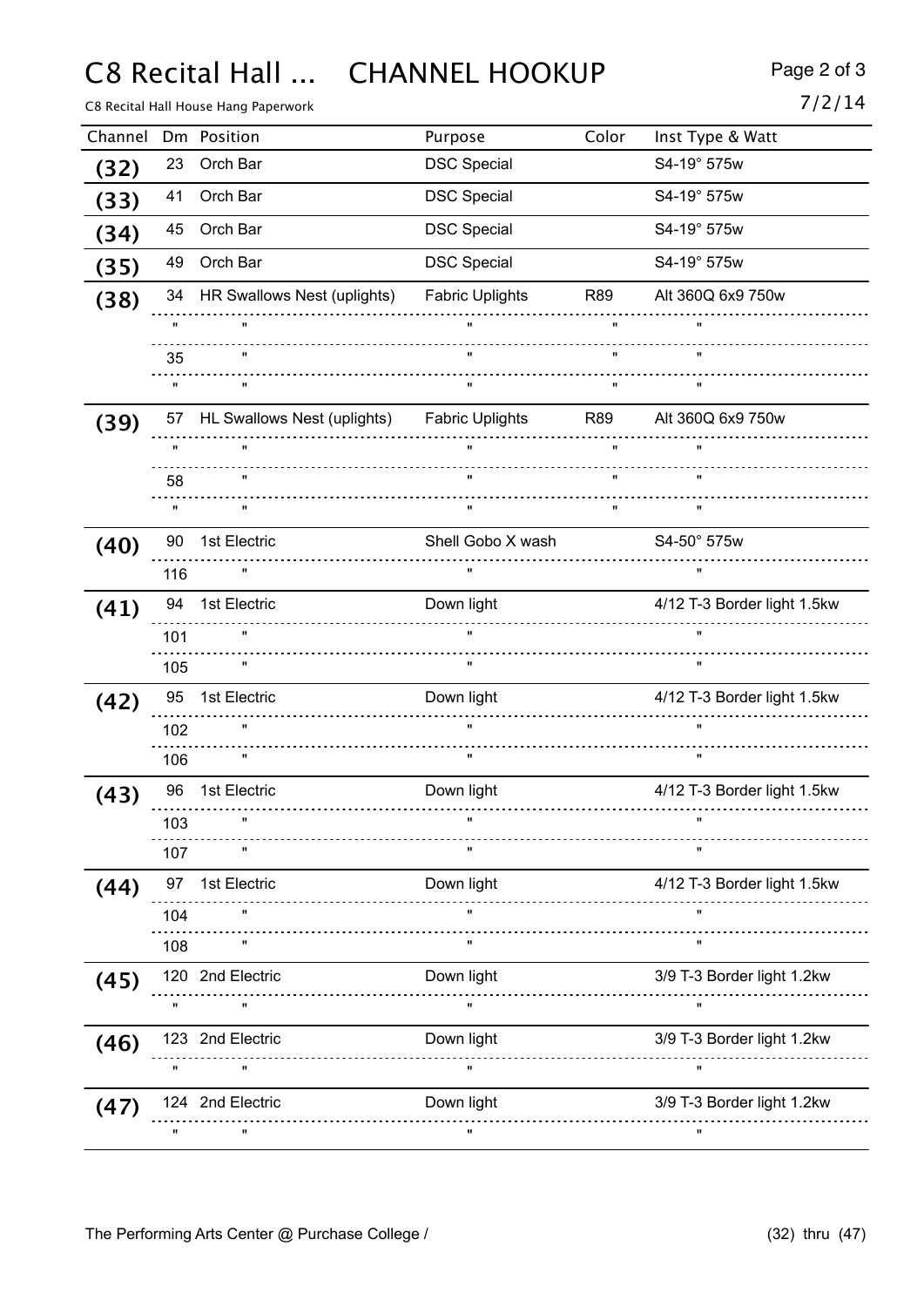C8 Recital Hall ... CHANNEL HOOKUP Page 3 of 3

C8 Recital Hall House Hang Paperwork  $7/2/14$ 

| Channel |                | Dm Position          | Purpose            | Color | Inst Type & Watt   |
|---------|----------------|----------------------|--------------------|-------|--------------------|
| (48)    | 92             | 1st Electric         | Shell tops wash    |       | Mini-Ten 500w      |
|         | 113            |                      | $\mathbf{u}$       |       | $\mathbf{u}$       |
| (49)    |                | 20 Orch Bar          | Prosc. Wash        |       | S4 PAR WFL 575w    |
|         | 48             |                      | $\mathbf{H}$       |       | $\pmb{\mathsf{H}}$ |
| (51)    | 36             | HR Box Boom          | Frnt Diag. Wash    |       | S4-19° 575w        |
| (52)    | 37             | HR Box Boom          | Frnt Diag. Wash    |       | S4-19° 575w        |
| (53)    | 38             | HR Box Boom          | Frnt Diag. Wash    |       | S4-19° 575w        |
| (54)    | 39             | HR Box Boom          | Frnt Diag. Wash    |       | S4-19° 575w        |
| (55)    | 40             | HR Box Boom          | Organ Temp         |       | S4-19° 575w        |
| (56)    | 41             | HR Box Boom          | Frnt Diag. Wash    |       | S4-19° 575w        |
| (57)    | 59             | HL Box Boom          | Frnt Diag. Wash    |       | S4-19° 575w        |
| (58)    | 60             | <b>HL Box Boom</b>   | Frnt Diag. Wash    |       | S4-19° 575w        |
| (59)    | 61             | <b>HL Box Boom</b>   | Frnt Diag. Wash    |       | S4-19° 575w        |
| (60)    | 62             | <b>HL Box Boom</b>   | Frnt Diag. Wash    |       | S4-19° 575w        |
| (61)    | 63             | <b>HL Box Boom</b>   | Frnt Diag. Wash    |       | S4-19° 575w        |
| (62)    | 64             | HL Box Boom          | Frnt Diag. Wash    |       | S4-19° 575w        |
| (71)    | 1              | <b>HR Spot Booth</b> | Low Frnt Wash      |       | S4-10° 575w        |
| (72)    | $\overline{2}$ | <b>HR Spot Booth</b> | Low Frnt Wash      |       | S4-10° 575w        |
| 73)     | 6              | Center Spot Booth    | Low Frnt Wash      |       | S4-10° 575w        |
| (74)    | 7              | Center Spot Booth    | Low Frnt Wash      |       | S4-10° 575w        |
| (75)    | 8              | Center Spot Booth    | Low Frnt Wash      |       | S4-10° 575w        |
| (76)    | 9              | Center Spot Booth    | Low Frnt Wash      |       | S4-10° 575w        |
| (77)    | 10             | Center Spot Booth    | Low Frnt Wash      |       | S4-10° 575w        |
| (78)    | 11             | Center Spot Booth    | Low Frnt Wash      |       | S4-10° 575w        |
| (79)    | 13             | <b>HL Spot Booth</b> | Low Frnt Wash      |       | S4-10° 575w        |
| (80)    | 14             | <b>HL Spot Booth</b> | Low Frnt Wash      |       | S4-10° 575w        |
| (250)   |                | 339 House Lights     | Front Orch.        |       | House Light 6kw    |
|         | 340            |                      | House light        |       |                    |
|         | 341            |                      | Rear Orch.         |       |                    |
|         | 340            |                      | <b>Rear Booths</b> |       |                    |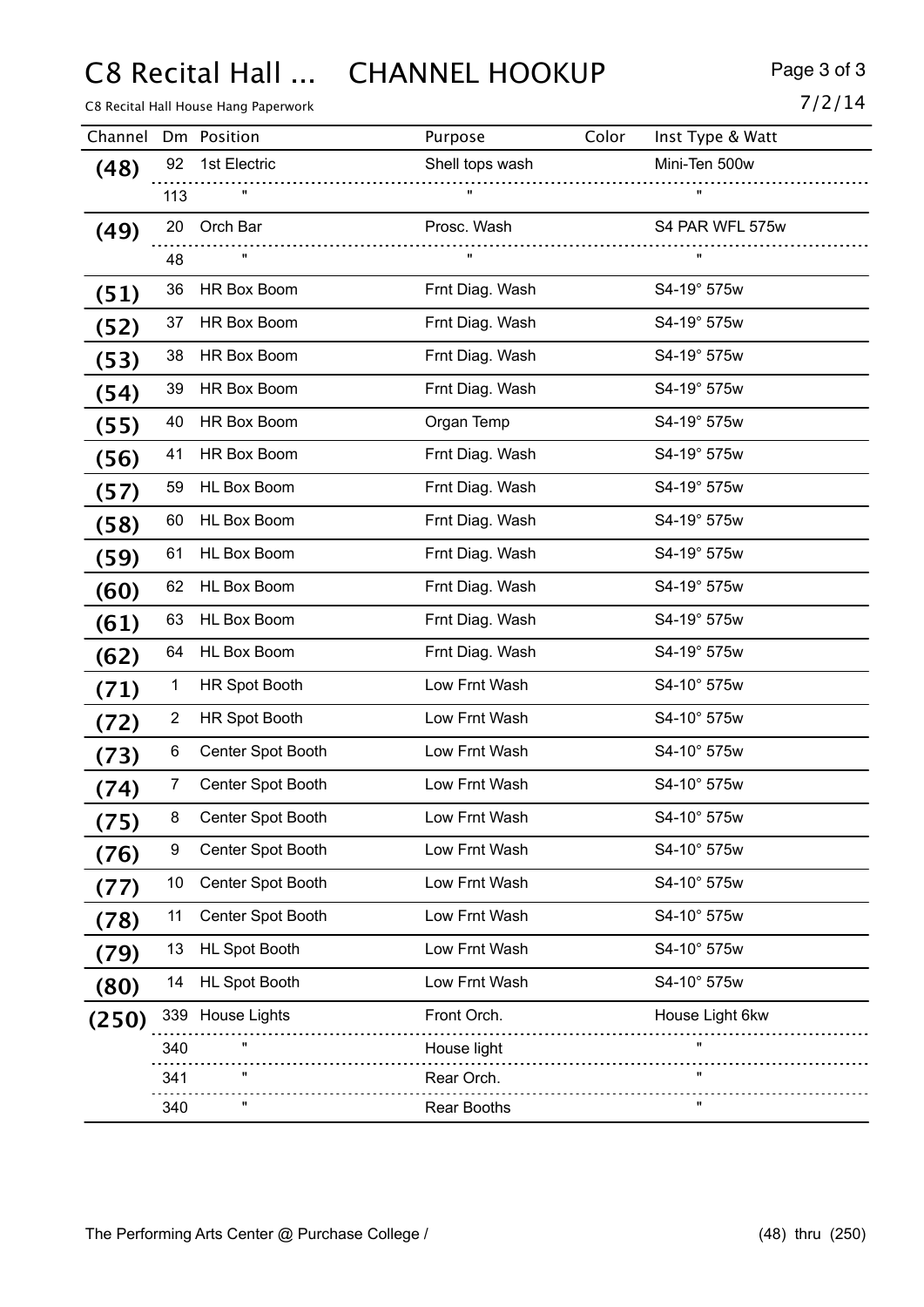C8 Recital Hall House Hang Paperwork

# **TABLE OF CONTENTS**

|                           | $\mathcal{P}$ |
|---------------------------|---------------|
| Cove A ……………………………………………… | $\mathcal{P}$ |
|                           |               |
|                           |               |
|                           |               |

| HR Swallows Nest (uplights) | 3              |
|-----------------------------|----------------|
|                             | $\overline{4}$ |
| HL Swallows Nest (uplights) | 4              |
|                             | $\overline{4}$ |
|                             | $\overline{4}$ |
|                             | 4              |
|                             | 5.             |
|                             |                |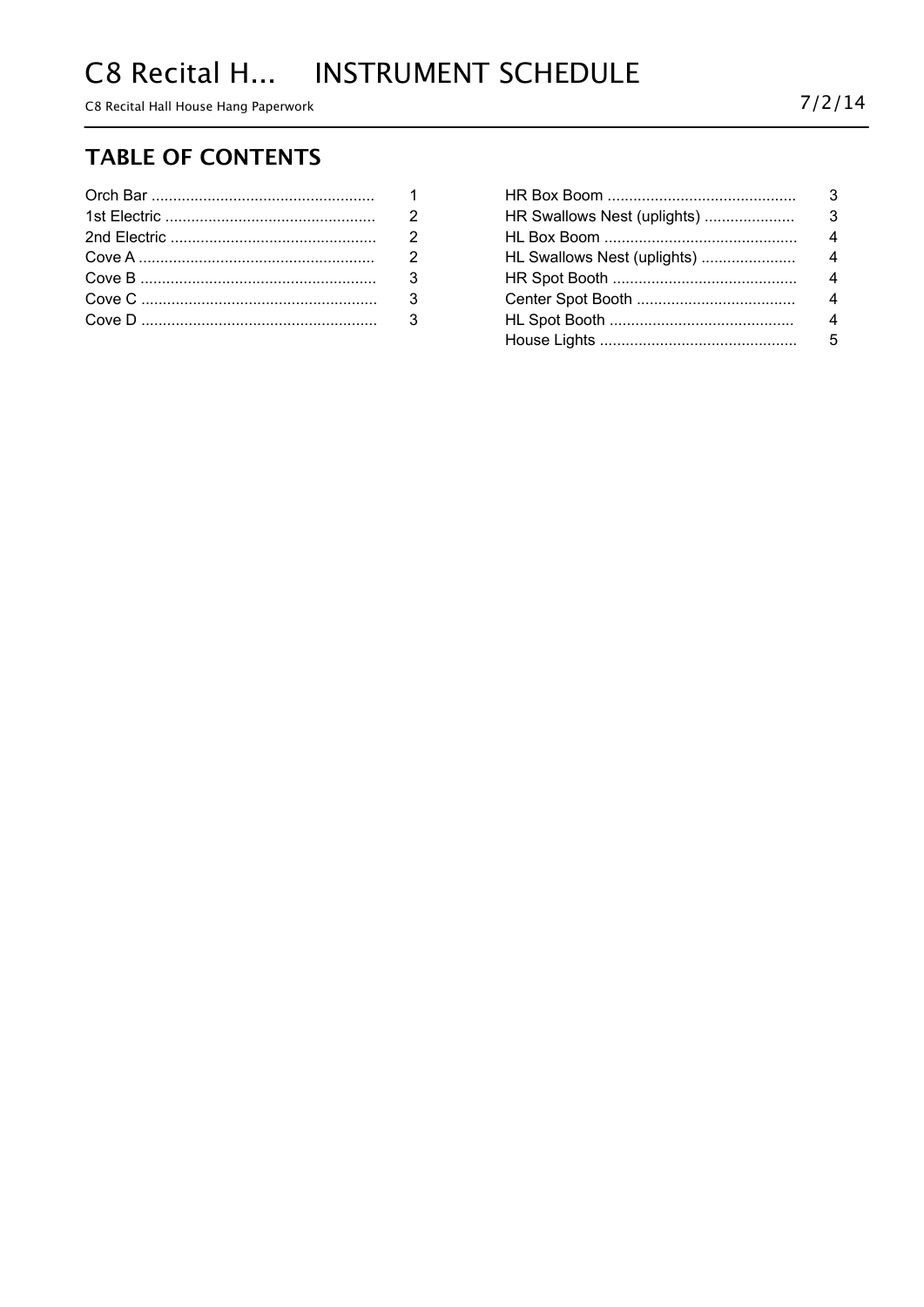# C8 Recital H... INSTRUMENT SCHEDULE Page 1 of 5

C8 Recital Hall House Hang Paperwork  $7/2/14$ 

## **Orch Bar**

| U#             | Instrument Type & Wattage | Purpose            | Color | Chan | Dim |
|----------------|---------------------------|--------------------|-------|------|-----|
| $\mathbf{1}$   | S4 PAR WFL 575w           | X Center           |       | (17) | 17  |
| 2              | S4 PAR WFL 575w           | DS Wash            |       | (18) | 18  |
| 3              | S4-19° 575w               | <b>DSC Special</b> |       | (31) | 19  |
| 4              | S4 PAR WFL 575w           | Prosc. Wash        |       | (49) | 20  |
| 5              | S4 PAR MFL 575w           | DS Wash            |       | (25) | 21  |
| 6              | S4 PAR WFL 575w           | US Wash            |       | (19) | 22  |
| $\overline{7}$ | S4-19° 575w               | <b>DSC Special</b> |       | (32) | 23  |
| 8              | S4 PAR MFL 575w           | DS Wash            |       | (26) | 24  |
| 9              | S4 PAR WFL 575w           | US Wash            |       | (20) | 25  |
| 10             | S4 PAR MFL 575w           | DS Wash            |       | (27) | 26  |
| 11             | S4-19° 575w               | <b>DSC Special</b> |       | (33) | 41  |
| 12             | S4 PAR MFL 575w           | DS Wash            |       | (28) | 42  |
| 13             | S4 PAR WFL 575w           | US Wash            |       | (21) | 43  |
| 14             | S4 PAR MFL 575w           | DS Wash            |       | (29) | 44  |
| 15             | S4-19° 575w               | <b>DSC Special</b> |       | (34) | 45  |
| 16             | S4 PAR WFL 575w           | US Wash            |       | (22) | 46  |
| 17             | S4 PAR MFL 575w           | DS Wash            |       | (30) | 47  |
| 18             | S4 PAR WFL 575w           | Prosc. Wash        |       | (49) | 48  |
| 19             | S4-19° 575w               | <b>DSC Special</b> |       | (35) | 49  |
| 20             | S4 PAR WFL 575w           | DS Wash            |       | (23) | 50  |
| 21             | S4 PAR WFL 575w           | X Center           |       | (24) | 51  |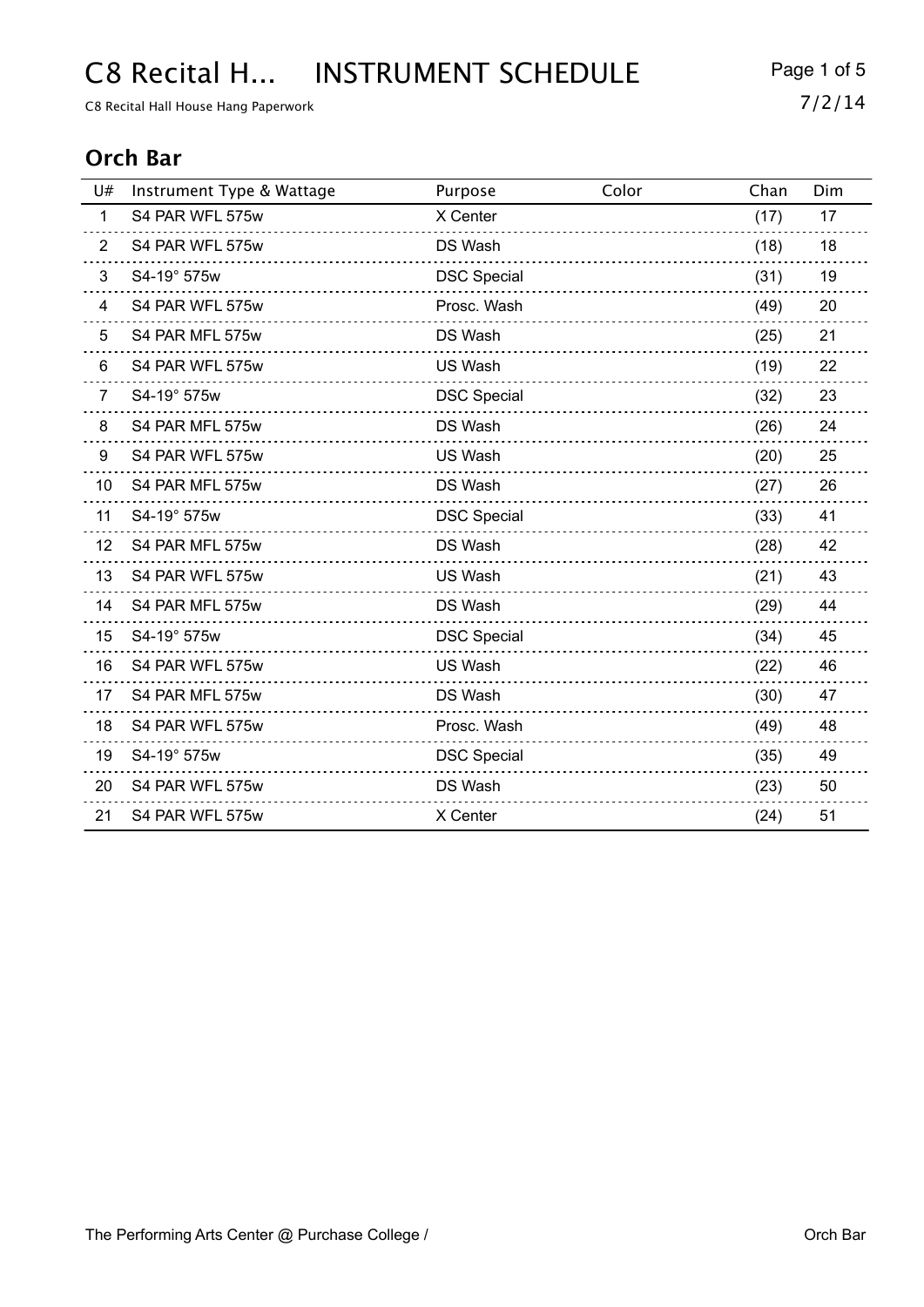# C8 Recital H... INSTRUMENT SCHEDULE Page 2 of 5

C8 Recital Hall House Hang Paperwork  $7/2/14$ 

## **1st Electric**

| U#             | Instrument Type & Wattage   | Purpose           | Color | Chan | Dim |
|----------------|-----------------------------|-------------------|-------|------|-----|
| 1              | S4-50° 575w                 | Shell Gobo X wash |       | (40) | 90  |
| $\overline{2}$ | Mini-Ten 500w               | Shell tops wash   |       | (48) | 92  |
| 3.1            | 4/12 T-3 Border light 1.5kw | Down light        |       | (41) | 94  |
| 3.2            | 4/12 T-3 Border light 1.5kw | Down light        |       | (42) | 95  |
| 3.3            | 4/12 T-3 Border light 1.5kw | Down light        |       | (43) | 96  |
| 3.4            | 4/12 T-3 Border light 1.5kw | Down light        |       | (44) | 97  |
| 4.1            | 4/12 T-3 Border light 1.5kw | Down light        |       | (41) | 101 |
| 4.2            | 4/12 T-3 Border light 1.5kw | Down light        |       | (42) | 102 |
| 4.3            | 4/12 T-3 Border light 1.5kw | Down light        |       | (43) | 103 |
| 4.4            | 4/12 T-3 Border light 1.5kw | Down light        |       | (44) | 104 |
| 5.1            | 4/12 T-3 Border light 1.5kw | Down light        |       | (41) | 105 |
| 5.2            | 4/12 T-3 Border light 1.5kw | Down light        |       | (42) | 106 |
| 5.3            | 4/12 T-3 Border light 1.5kw | Down light        |       | (43) | 107 |
| 5.4            | 4/12 T-3 Border light 1.5kw | Down light        |       | (44) | 108 |
| 6              | Mini-Ten 500w               | Shell tops wash   |       | (48) | 113 |
| $\overline{7}$ | S4-50° 575w                 | Shell Gobo X wash |       | (40) | 116 |

# **2nd Electric**

| U#            | Instrument Type & Wattage  | Purpose    | Color | Chan | Dim |
|---------------|----------------------------|------------|-------|------|-----|
| 1.1           | 3/9 T-3 Border light 1.2kw | Down light |       | (45) | 120 |
| 1.2           | 3/9 T-3 Border light 1.2kw | Down light |       | (46) | 123 |
| 1.3           | 3/9 T-3 Border light 1.2kw | Down light |       | (47) | 124 |
| 2.1           | 3/9 T-3 Border light 1.2kw | Down light |       | (45) | 120 |
| $2.2^{\circ}$ | 3/9 T-3 Border light 1.2kw | Down light |       | (46) | 123 |
| 2.3           | 3/9 T-3 Border light 1.2kw | Down light |       | (47) | 124 |

## **Cove A**

| U# | Instrument Type & Wattage | Purpose   | Color | Chan | Dim |
|----|---------------------------|-----------|-------|------|-----|
|    | $S4-19^{\circ}575w$       | Temp Wash |       | (1)  | 308 |
|    | S4-19° 575w               | Temp Wash |       | (2)  | 307 |
|    | S4-19° 575w               | Frnt Wash |       | (3)  | 306 |
|    | S4-19° 575w               | Frnt Wash |       | (4   | 305 |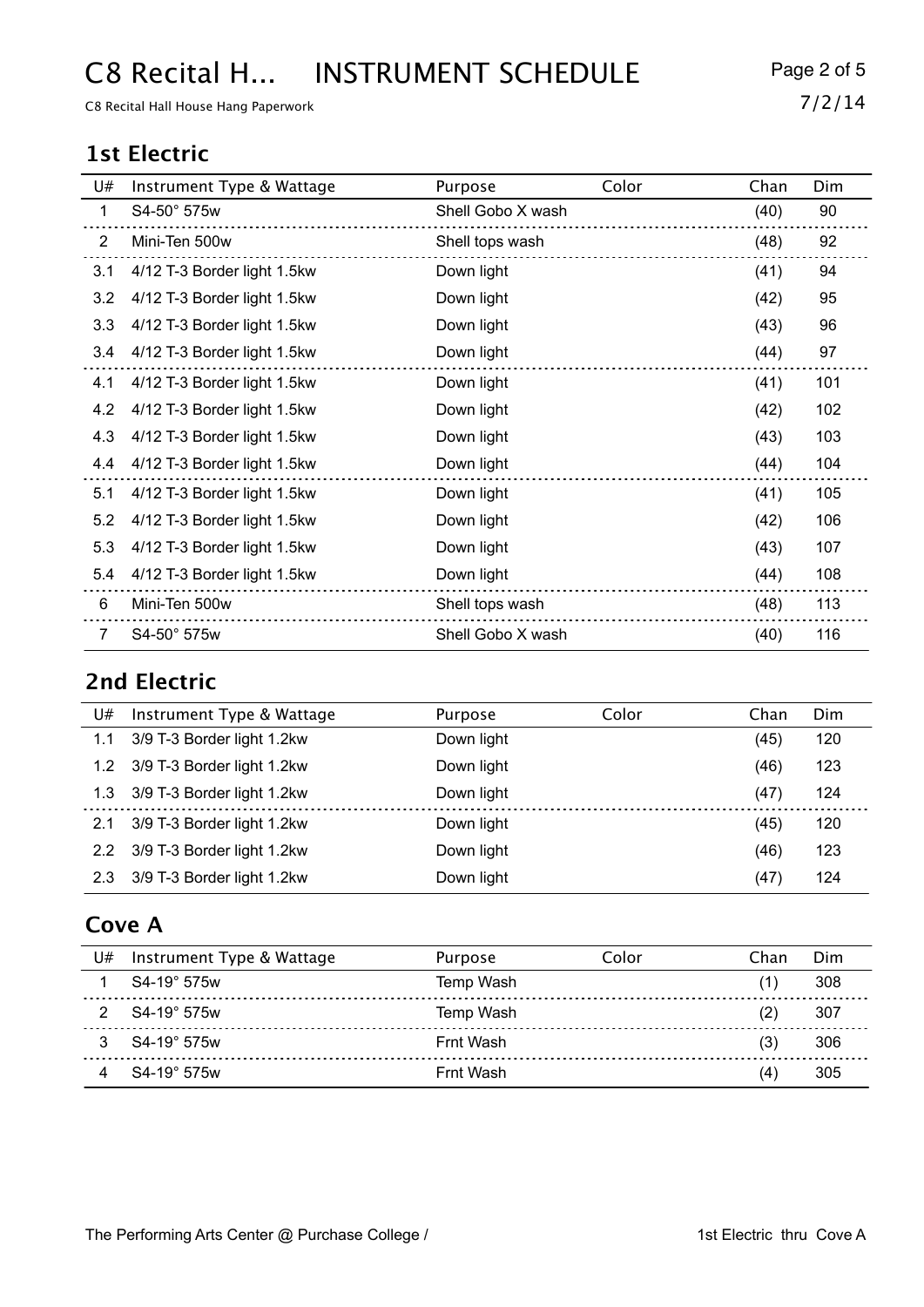# C8 Recital H... INSTRUMENT SCHEDULE Page 3 of 5

C8 Recital Hall House Hang Paperwork  $7/2/14$ 

#### **Cove B**

| U# | Instrument Type & Wattage | Purpose   | Color | Chan | Dim |
|----|---------------------------|-----------|-------|------|-----|
|    | S4-19° 575w               | Frnt Wash |       | (5)  | 301 |
|    | S4-19° 575w               | Frnt Wash |       | (6)  | 300 |
|    | S4-19° 575w               | Frnt Wash |       |      | 299 |
|    | S4-19° 575w               | Frnt Wash |       | (8)  | 298 |

## **Cove C**

| U# | Instrument Type & Wattage | Purpose   | Color | Chan | Dim  |
|----|---------------------------|-----------|-------|------|------|
|    | S4-19° 575w               | Frnt Wash |       | (9)  | 294  |
|    | S4-19° 575w               | Frnt Wash |       | (10) | -293 |
|    | S4-19° 575w               | Frnt Wash |       | (11) | -292 |
|    | S4-19° 575w               | Frnt Wash |       | (12) | 291  |

## **Cove D**

| U# | Instrument Type & Wattage | Purpose   | Color | Chan | Dim  |
|----|---------------------------|-----------|-------|------|------|
|    | S4-19° 575w               | Frnt Wash |       | (13) | 288  |
|    | S4-19° 575w               | Frnt Wash |       | (14) | -287 |
|    | S4-19° 575w               | Temp Wash |       | (15) | 286  |
|    | S4-19° 575w               | Temp Wash |       | 16)  | 285  |

#### **HR Box Boom**

| U#            | Instrument Type & Wattage | Purpose         | Color | Chan | Dim |
|---------------|---------------------------|-----------------|-------|------|-----|
|               | S4-19° 575w               | Frnt Diag. Wash |       | (51) | 36  |
| $\mathcal{P}$ | S4-19° 575w               | Frnt Diag. Wash |       | (52) | 37  |
| 3             | $S4-19^{\circ}$ 575w      | Frnt Diag. Wash |       | (53) | 38  |
|               | $S4-19^{\circ}$ 575w      | Frnt Diag. Wash |       | (54) | 39  |
| 5             | S4-19° 575w               | Organ Temp      |       | (55) | 40  |
| 6             | $S4-19^{\circ}575w$       | Frnt Diag. Wash |       | (56) | 41  |

## **HR Swallows Nest (uplights)**

| U# | Instrument Type & Wattage | Purpose                | Color | Chan | Dim |
|----|---------------------------|------------------------|-------|------|-----|
|    | Alt 360Q 6x9 750w         | <b>Fabric Uplights</b> | R89   | '38) | 34  |
|    | Alt 360Q 6x9 750w         | <b>Fabric Uplights</b> | R89   | '38) | 34  |
|    | Alt 360Q 6x9 750w         | <b>Fabric Uplights</b> | R89   | 38)  | 35  |
|    | Alt 360Q 6x9 750w         | <b>Fabric Uplights</b> | R89   | 38)  | 35  |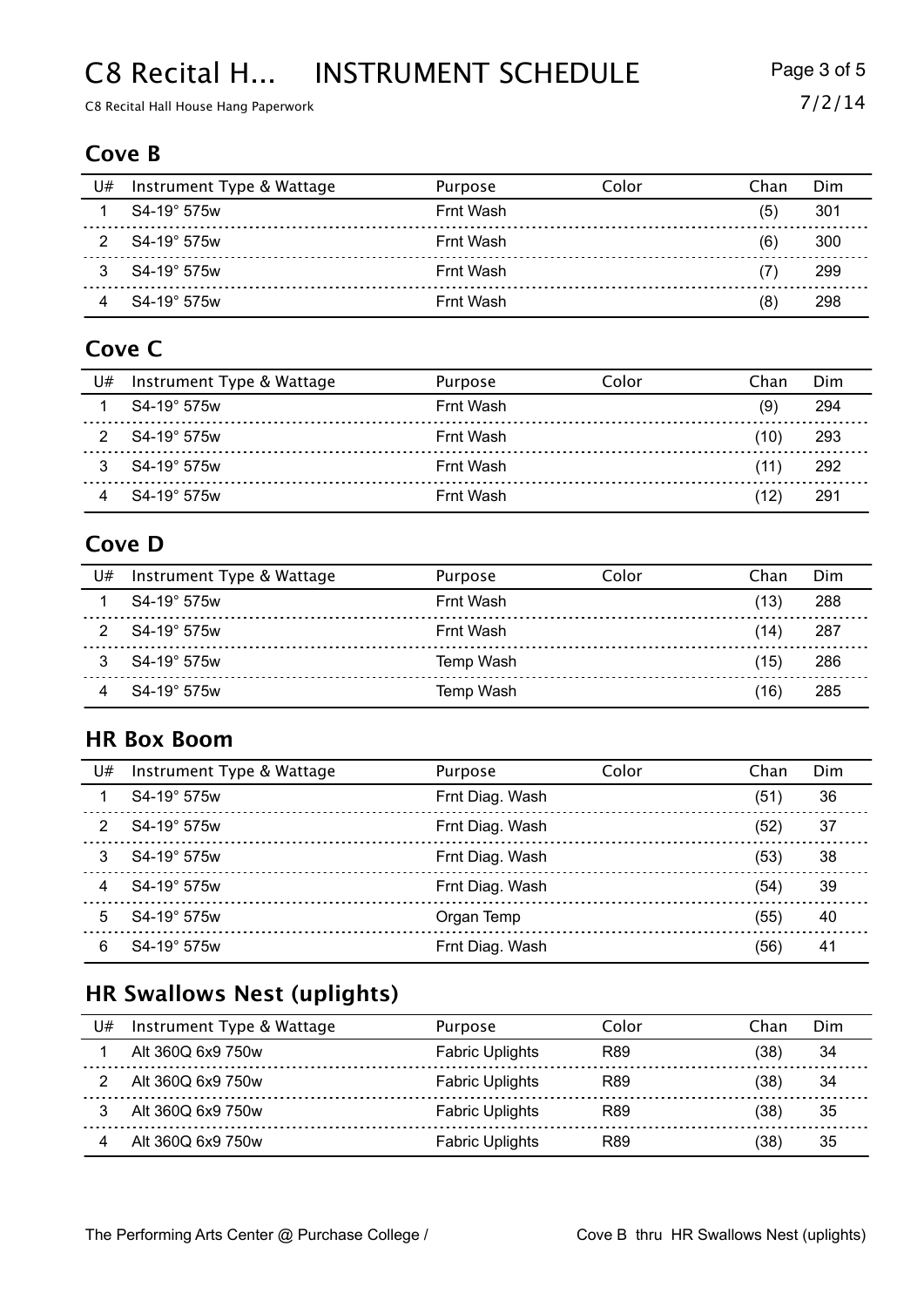# C8 Recital H... INSTRUMENT SCHEDULE Page 4 of 5

C8 Recital Hall House Hang Paperwork  $7/2/14$ 

#### **HL Box Boom**

| U# | Instrument Type & Wattage | Purpose         | Color | Chan | Dim |
|----|---------------------------|-----------------|-------|------|-----|
|    | $S4-19^\circ$ 575w        | Frnt Diag. Wash |       | (57) | 59  |
|    | S4-19° 575w               | Frnt Diag. Wash |       | (58) | 60  |
| 3  | $S4-19^{\circ}$ 575w      | Frnt Diag. Wash |       | (59) | 61  |
|    | S4-19° 575w               | Frnt Diag. Wash |       | (60) | 62  |
| 5  | S4-19° 575w               | Frnt Diag. Wash |       | (61) | 63  |
| 6  | $S4-19^{\circ}$ 575w      | Frnt Diag. Wash |       | (62) | 64  |

# **HL Swallows Nest (uplights)**

| U# | Instrument Type & Wattage | Purpose                | Color | Chan | Dim |
|----|---------------------------|------------------------|-------|------|-----|
|    | Alt 360Q 6x9 750w         | <b>Fabric Uplights</b> | R89   | ′39) | -57 |
|    | Alt 360Q 6x9 750w         | <b>Fabric Uplights</b> | R89   | '39) | 57  |
|    | Alt 360Q 6x9 750w         | <b>Fabric Uplights</b> | R89   | '39) | 58  |
|    | Alt 360Q 6x9 750w         | <b>Fabric Uplights</b> | R89   | 39)  | 58  |

#### **HR Spot Booth**

| U# | Instrument Type & Wattage | Purpose       | Color | ำhan ิ | Dim      |
|----|---------------------------|---------------|-------|--------|----------|
|    | S4-10° 575w               | Low Frnt Wash |       |        |          |
|    | $S4-10^{\circ}$ 575w      | Low Frnt Wash |       |        | <u>_</u> |

#### **Center Spot Booth**

| U#            | Instrument Type & Wattage | Purpose       | Color | Chan | Dim |
|---------------|---------------------------|---------------|-------|------|-----|
|               | $S4-10^{\circ}$ 575w      | Low Frnt Wash |       | (73) | 6   |
| $\mathcal{P}$ | $S4-10^{\circ}$ 575w      | Low Frnt Wash |       | (74) |     |
|               | S4-10° 575w               | Low Frnt Wash |       | (75) | 8   |
| 4             | $S4-10^{\circ}$ 575w      | Low Frnt Wash |       | (76) | 9   |
| 5             | $S4-10^{\circ}$ 575w      | Low Frnt Wash |       | (77) | 10  |
| 6             | $S4-10^{\circ}$ 575w      | Low Frnt Wash |       | (78) | 11  |

## **HL Spot Booth**

| J# | Instrument Type & Wattage | Purpose       | Iolor | ⊤han | Dim |
|----|---------------------------|---------------|-------|------|-----|
|    | $S4-10^{\circ}$ 575w      | Low Frnt Wash |       | 79)  | 13  |
|    | $S4-10^{\circ}$ 575w      | Low Frnt Wash |       | (80) |     |